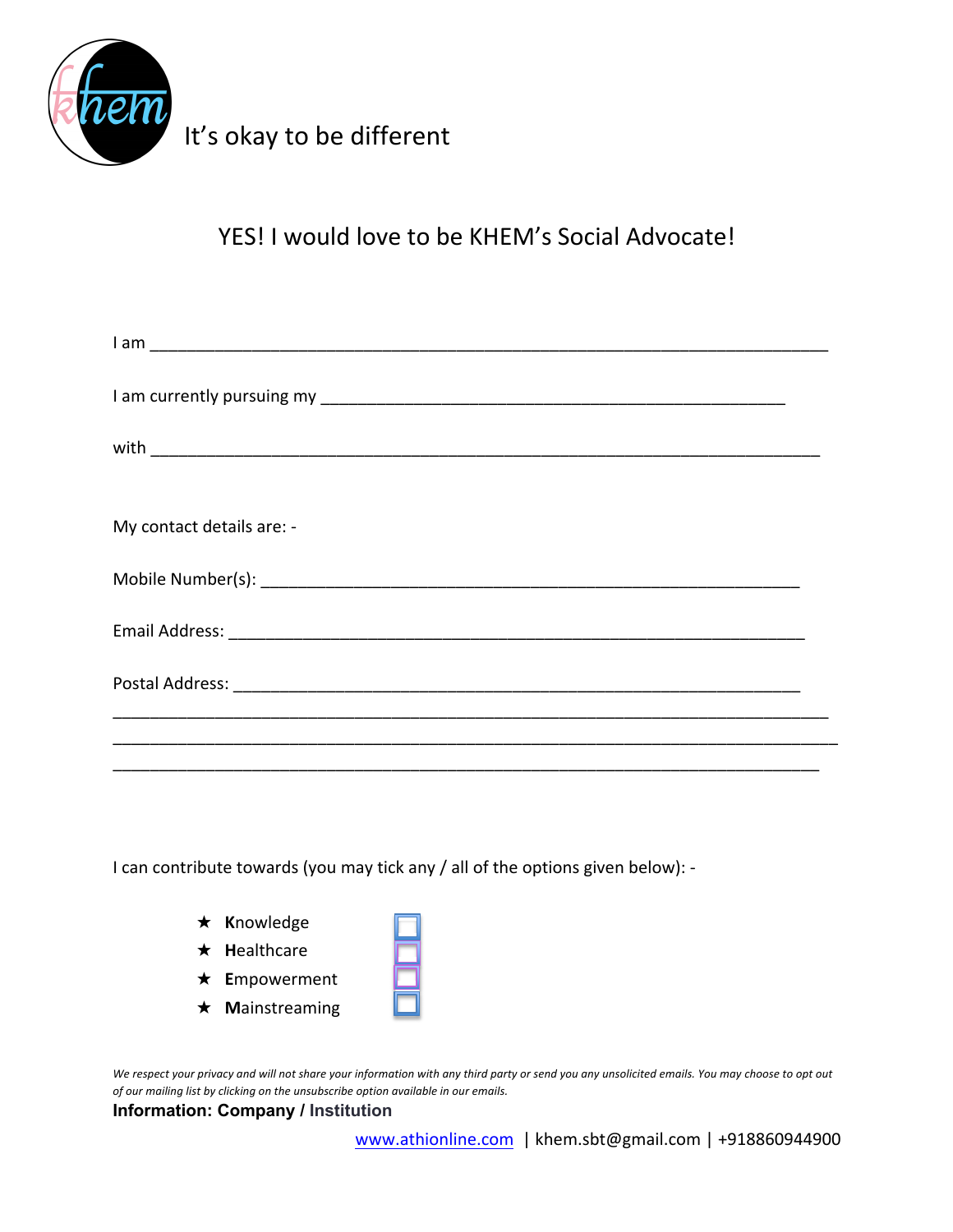

## It's okay to be different

| <b>Name of Company / Institution</b> |
|--------------------------------------|
| <b>Department and Designation</b>    |
| <b>Mobile Phone</b>                  |
| Website                              |
| <b>Email Address</b>                 |

**I am opting for** (please tick ✓ one of the following):

| Lifetime membership (INR 7,500/-)       |  |
|-----------------------------------------|--|
| Annual membership (INR 2,000/-)         |  |
| Annual Student membership (INR 1,000/-) |  |

**Declaration:** I hereby declare that the details furnished above are true and correct to the best of my knowledge and belief and I undertake to inform you of any changes therein, immediately. In case any of the above information is found to be false or untrue or misleading or misrepresenting, I am aware that I may be held liable for it. I hereby authorize sharing of the information furnished on this form with the Association for Transgender Health in India (ATHI), New Delhi and it's subsidiary arms Indian Professional Association for Transgender Health (IPATH) and KHEM

Place:

Date: Signatures and Signatures and Signatures and Signatures and Signatures and Signatures and Signatures and Signatures and Signatures and Signatures and Signatures and Signatures and Signatures and Signatures and Signat